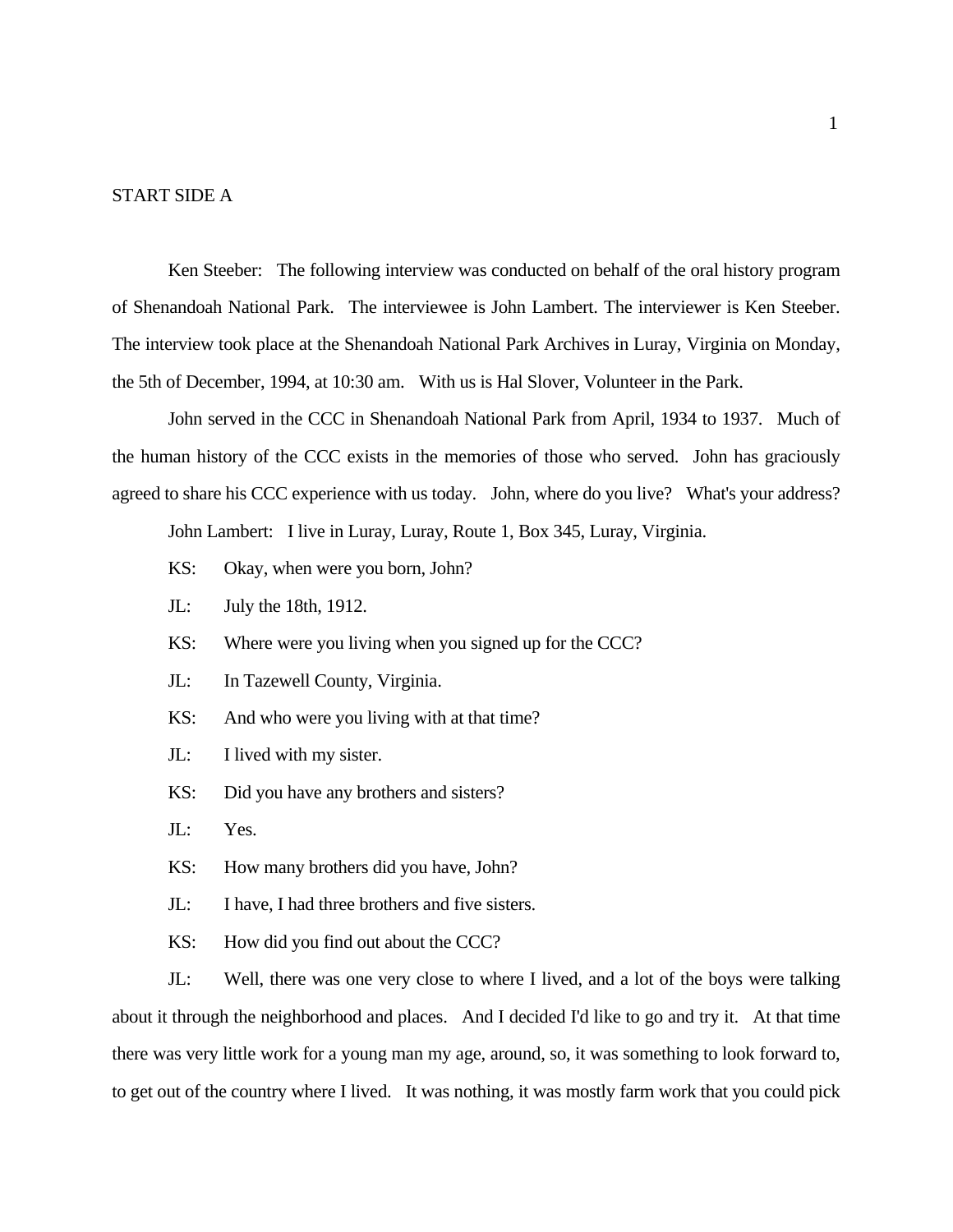up and that wasn't very much.

- KS: How old were you when you joined?
- JL: Well, I was in my early 20's, or maybe not quite 20; I don't remember.
- KS: Okay. And you served from 1934 to 1937?
- JL: Yes.
- KS: How many re-enlistments were that?
- JL: That was about two. Two or ... I think there was supposed to be a year ... and three.

They kept holding me on, and I wanted to stay, so that helped .

- KS: What was the last year of school that you attended?
- JL: Sixth grade.
- KS: What camp did they assign you to?
- JL: 334.
- KS: 334, that's Camp 1--
- JL: Camp 1.
- KS: --at Skyland.
- JL: Skyland.

KS: Okay. Now, this is, this is, we ask you and you use as much time as you want. Can you tell us, in as much detail as you can, the daily camp routine? For example, when you, you, you know, when you woke up, and what your barrack duties were, and your eating times, and your nonwork responsibilities.

JL: Well, for getting up, we had reveille every morning and we did count, you know, and you were present and the ones that wasn't they was reported.

- KS: What time was that, John?
- JL: I think it was around 6:00.
- KS: 6:00.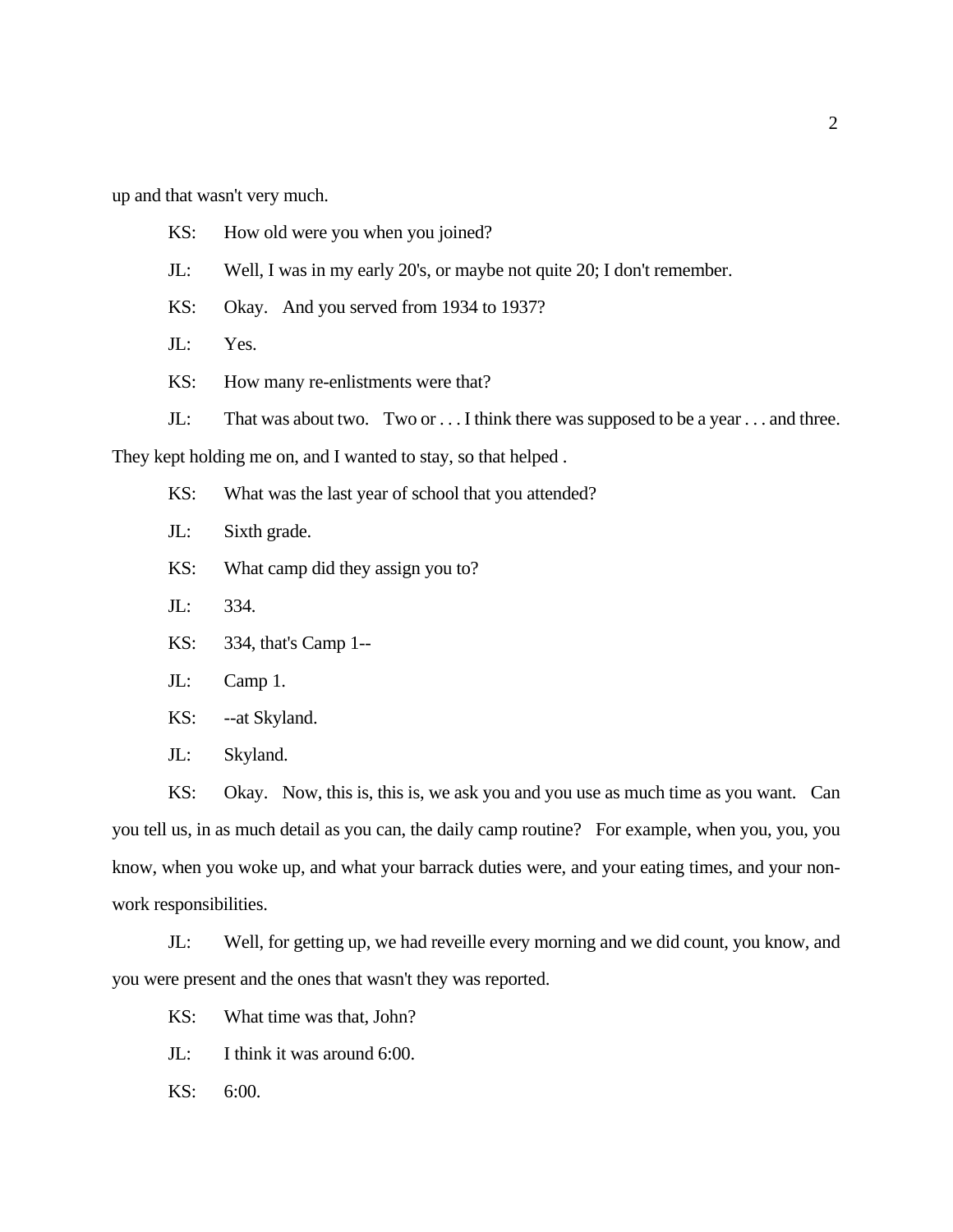JL: Six, it was, you know, I think around 6:00. And then we went back in and got ready for breakfast, shortly like that, after that. We had breakfast around seven, I think. And then we got ready to go to the field, wherever we were working.

KS: Now, did you have to fix up your bunks, like they did in the army?

JL: Oh, yeah, yes.

KS: And were they inspected before?

JL: Yeah, inspected every day. And if you, everything had to be spick-and-span, the same, just like in the army. Then you went out in the field where it was different, you wasn't, you wasn't a soldier anymore when you got out in the field, out in the woods or wherever you was working.

KS: You were a worker, then?

JL: Yeah.

KS: Were there many disciplinary problems in the CCC camps?

JL: Not very many, none that I know of. Oh, some of the boys might get too much of the mountain dew, but I, I didn't bother with them. I had other things to do.

KS: Well, if you had disciplinary problems, who handled them?

JL: The army, mostly.

KS: The army?

JL: Yes.

KS: Were they regular army, or were they reservists?

JL: Regular army.

KS: Regular army. Who prepared the food?

JL: We had, we had cooks, you know, selected. They were, went to school, I guess, to learn to cook. Or some of them, I imagine, had a little bit of it, anyhow. They served pretty good food.

KS: What were some of the typical meals that you would have? Like for breakfast and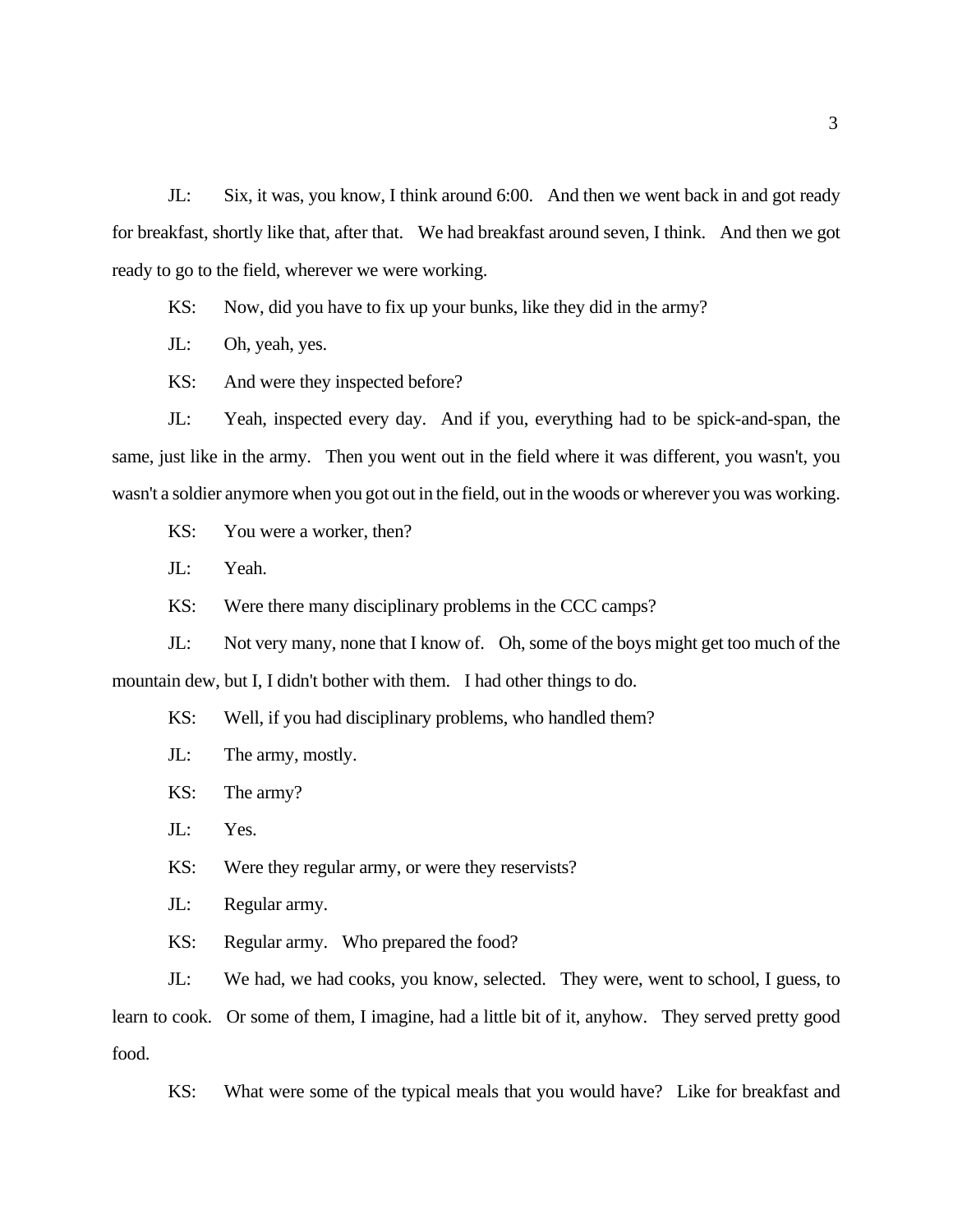lunch and dinner time?

JL: Oh, we'd usually have a regular breakfast, just cereal and orange or apple. And then your bacon and eggs, or whatever.

KS: Did you return from your work in the field to eat, or did you carry lunches with you?

JL: Well, sometimes, they, we would come in, but most of the time we had a chow truck. And they'd bring it to us, and serve it right out of the pots, you know, regular pots that they had to carry it in. It was all pretty good.

KS: The last meal of the day, some time people call it dinner and some time people call it supper. But when was that, generally speaking, what time of the day was that?

JL: At noon.

KS: At noon.

JL: At noon, they'd bring it. Sometimes there'd be places we'd get, that a chow truck wouldn't come, and we'd take our own food with us. And we'd have sandwiches and then we'd have a--if it was in the winter time, we'd have a nice fire, you know, campfire, and then we would take what we wanted, like if we had hot dogs, we'd put them on a stick and roast them over the fire. And toast, the same way. We had, it was very, just like camping out.

KS: At the last meal of the day that you had, did you have to dress for that, or did you eat in your, you know, your work clothes.

JL: Well, in the evenings, we'd have to change into our regular army uniforms or whatever it is, called it. But in the morning, you had your breakfast in your work clothes, you know. You'd eat and then you'd go out to work.

KS: How was laundry handled? Who, who washed all the clothes?

JL: Well, you did some of it yourself, if you wanted to. But they, we had laundry, from Luray, would come up and pick up laundry for us. We, when you had laundry to go, then you'd take it to the supply sergeant and he handled all of that. He tagged it and sent it out on the truck, they'd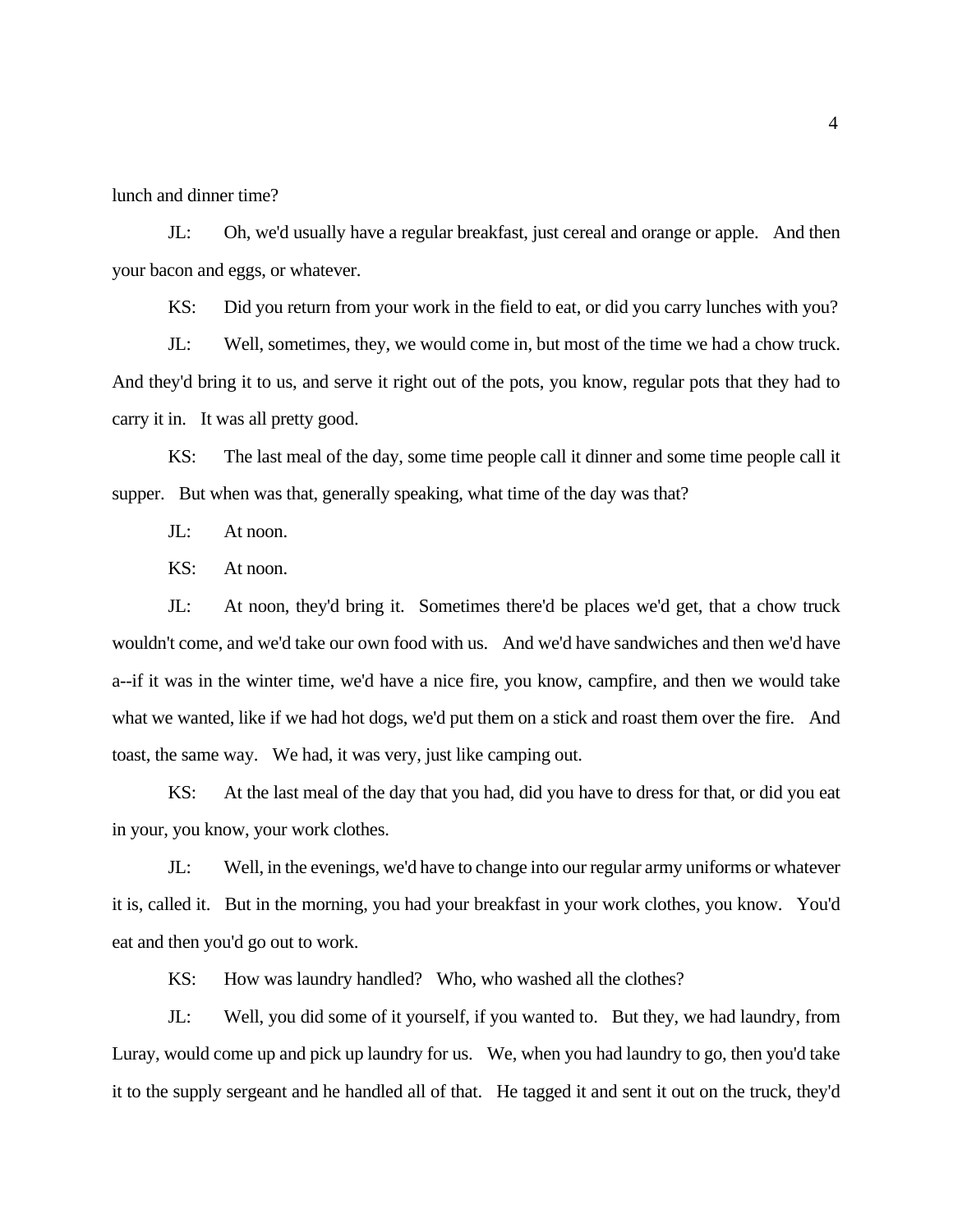take it.

- KS: Did you have to pay for that yourself?
- JL: Yes.
- KS: Now you, you made \$5 a month and \$25 had to be sent home, correct?
- JL: Right.
- KS: How much did you have to pay for your laundry? I mean, you only made \$5.

JL: Well, it was for, it wasn't too bad. I don't remember what it was, but, usually you had, in the winter time you had your woolen things dry cleaned and summer time it was just regular washed, and ironed, and shirts and pants, you know, just like . . . usually I did most of my, well, I did all of my underwear, I'd wash them myself.

KS: Who was responsible for camp maintenance, like for example, the physical parts of the camp: doors and walls and steps, if they needed repair?

- JL: Well, we had a carpenter, a guy who did that.
- KS: Was he an enrollee also?

JL: Yes. He was a local man, though. They called them, they had a lot of old men working with us, like a lot of people from around Luray, here, they were, they lived up there just like one of us, but they were in CCC's because I guess they felt that the older people would teach us how to do certain things. How to handle this and handle that, and all. They had had more experience than what we did. That, that's what brought me back to Luray, because they was a lot of people in the camp up there lived down here and they were very good friends of mine, I liked them very much. So when I retired, this is where I ended up.

- KS: How about the cleanliness of the camp? Who kept it clean?
- JL: We did.
- KS: You had to do that.

JL: We did. We kept the floors, we mopped the floors, I don't remember, we didn't do it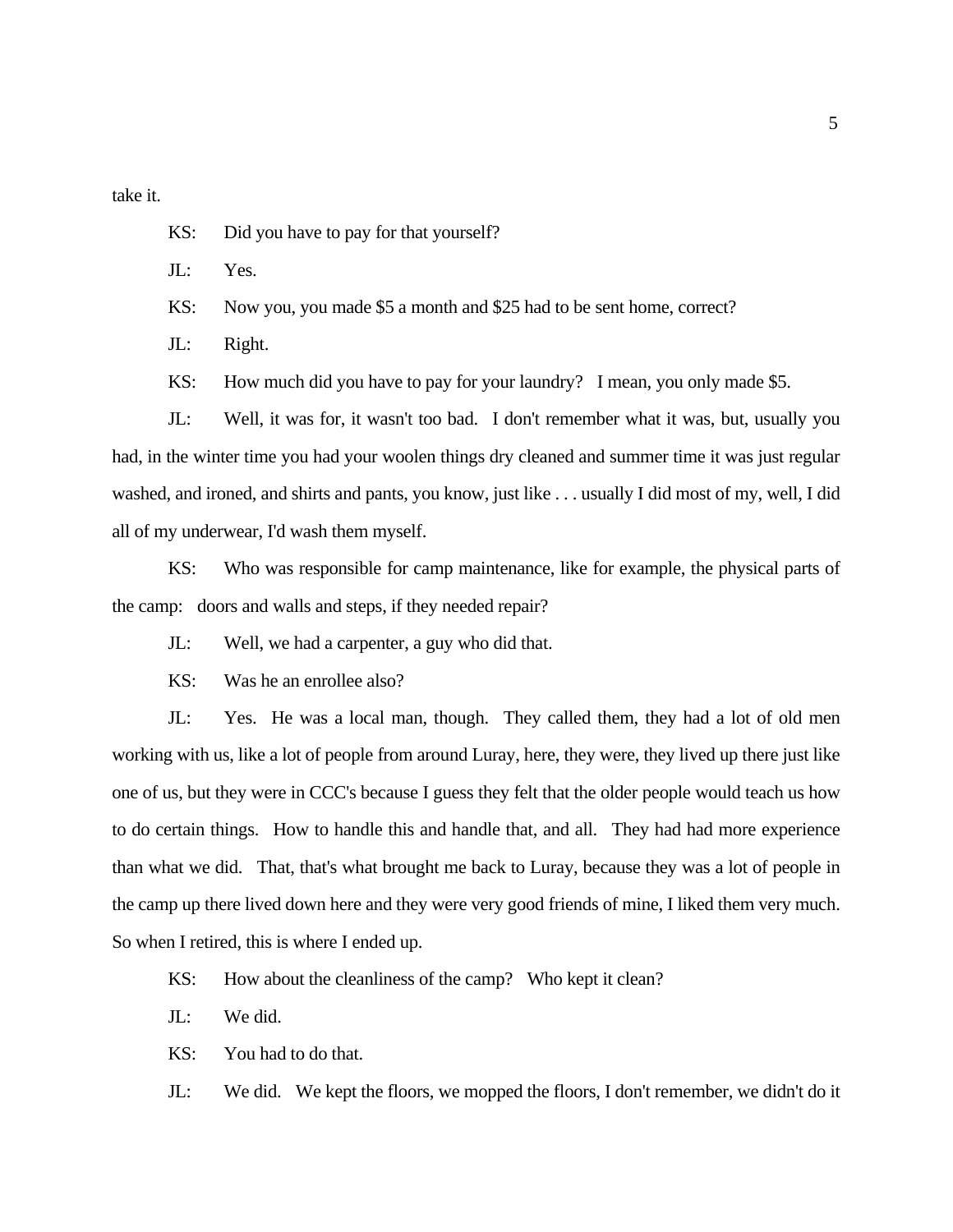every day, but we mopped the floors and we kept, had to sweep it out, we, we used wood at that time to heat the barracks. You know, when you got a lot of wood, and we burned a lot of it, it kind of got dirty in there, dirt's in the wood, and we'd track it in from outside, so.

KS: Were there any rivalries between the camps? A lot of times, you know, "our camp is better than your camp" type of thinking goes in there.

JL: Well, sometimes you'd get in arguments, you'd have a few words, you know. We always thought our camp was the best, naturally.

KS: Now, did you have a nickname when you were in camp? No?

JL: No, just, just Lambert. Some called me John, and some would just say Lambert, just like the army, you know. You never had your first name in the army, so ...

KS: Were religious services offered in the camp?

JL: Oh, yeah.

KS: And who conducted those?

JL: We had a chaplain, army chaplain would come. And we had a rec, rec hall and we had services in them.

KS: In your opinion, now, what were some of the hardships of living in the camp?

JL: I don't know, I didn't have any hardships. I was very comfortable and satisfied with everything. I really enjoyed it.

KS: Did you attend any of the educational classes while you were in the CCC's?

JL: No.

KS: What kind of medical services were available?

JL: We had a dispensary, you know, where you could go for a cold or whatever. If you had a temperature, we, they'd keep you there in the dispensary, they had facilities, you know, bed and everything, look after you for a day or two. But if it was serious, they sent you to Walter Reed.

KS: How about dental services? Were they available too?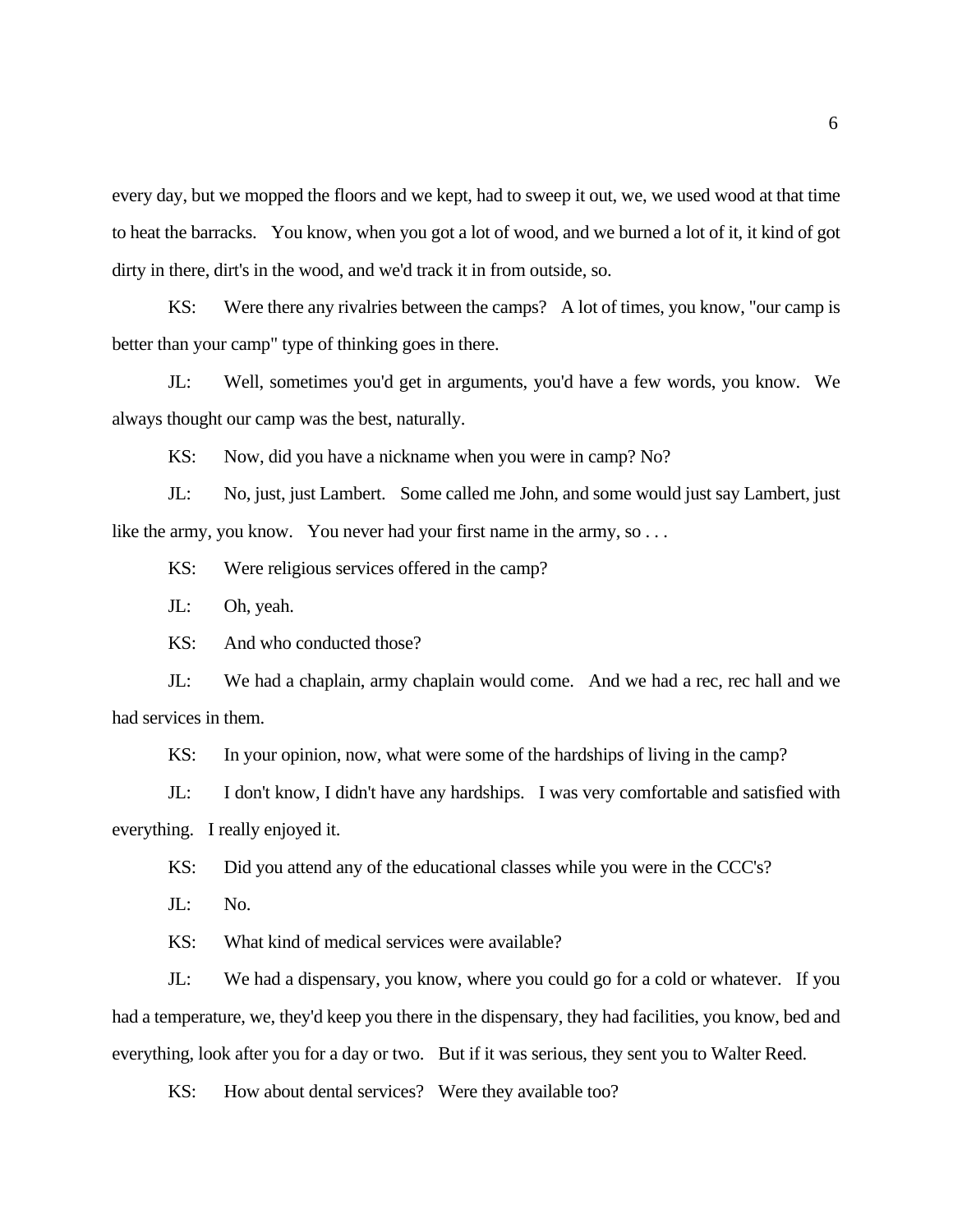JL: No. But if you really had to have it done, or one pulled, they sent you to a dentist in town or Harrisonburg.

KS: What part of camp life did you enjoy the most?

JL: Well, that's kind of hard to say, I enjoyed all of it.

KS: Well, that's enough to say!

JL: That's true. My mother died when I was about eight years old and I just lived with whoever I could, until then, mostly most of my sisters. So, I got out on my own after, the CCC's got me out on my own.

KS: Now also talk about, we're going to talk about the work that you did. What was your first job assignment?

JL: Helping build the trail from Marys Rock to, or Panorama to Marys Rock. I was in on that. I worked on it until we got to the, above the tunnel. And then I got a job driving a truck after that, one of the trucks to haul with, the boys to work and back. Back and forth to work.

KS: Were you trained for any job specialties?

JL: No.

KS: Truck driving.

JL: Just the truck driving.

KS: What kinds of tools did you use in your work, on building the trails?

JL: Well, it was mostly shovel and pick, you know, and wheel barrows. Haul the rocks and stuff, you know, to fill in, stuff like that. Hammers for breaking big rocks, breaking some.

KS: Ever use any dynamite to build the trails, loosen the rock?

JL: No, not that I know of. They might have used it later, but as far as I went with, on the trail, we hadn't, we'd avoided big rocks, just go around them.

KS: Just follow contours of the land.

JL: Yeah.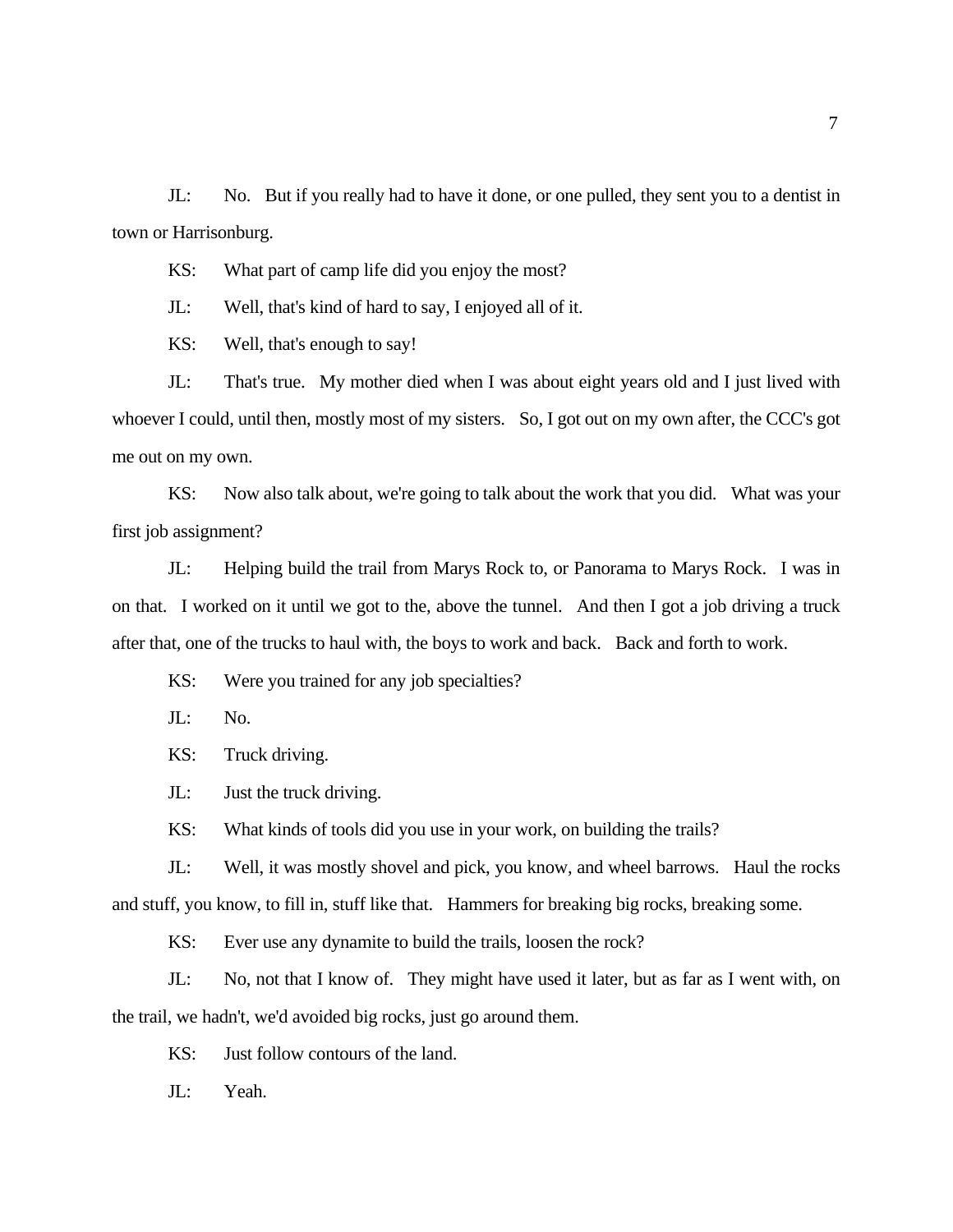KS: Now, after a lifetime of employment, how would you rate the quality of work performed by the CCC?

JL: Is what?

KS: The quality of work that the CCC did.

JL: I think they did a good job.

KS: How would you rate the supervision that you received?

JL: Good.

KS: Were, they were local men, most of the supervisors, weren't they?

JL: Yes.

KS: Now, are these the people that you became friendly with, that prompted you to retire back here in Luray?

JL: Umm hmm.

KS: How about the jobs, were they well planned?

JL: Oh, I guess they were because seems like everything went by the plan and was very satisfactory, I guess.

KS: No, do you remember what your first impressions of the Park was?

JL: Well, I'd lived in the mountains, mountain country down in Tazewell, Virginia. It wasn't too much of a change for me, because I had lived close to the mountains all my life, and in the mountains, so, it was almost like home. It was home.

KS: Now, the people that you met, who you, can you name one or two personalities, from that time, who stand out, that you really remember well? . . . Either friends or officers in the army?

JL: The superintendent of the camp was Mr. Noyes [Elmer]. Mr. Brown, he was one of the leaders, you know. And a Mr. Tarbell. Oh, they changed them around,  $($ ) they, they were permanent, most, a lot of them, some of them. I mean, the ones that I mentioned, they were permanent there, they stayed there all the time, but some of them would come in and then they'd be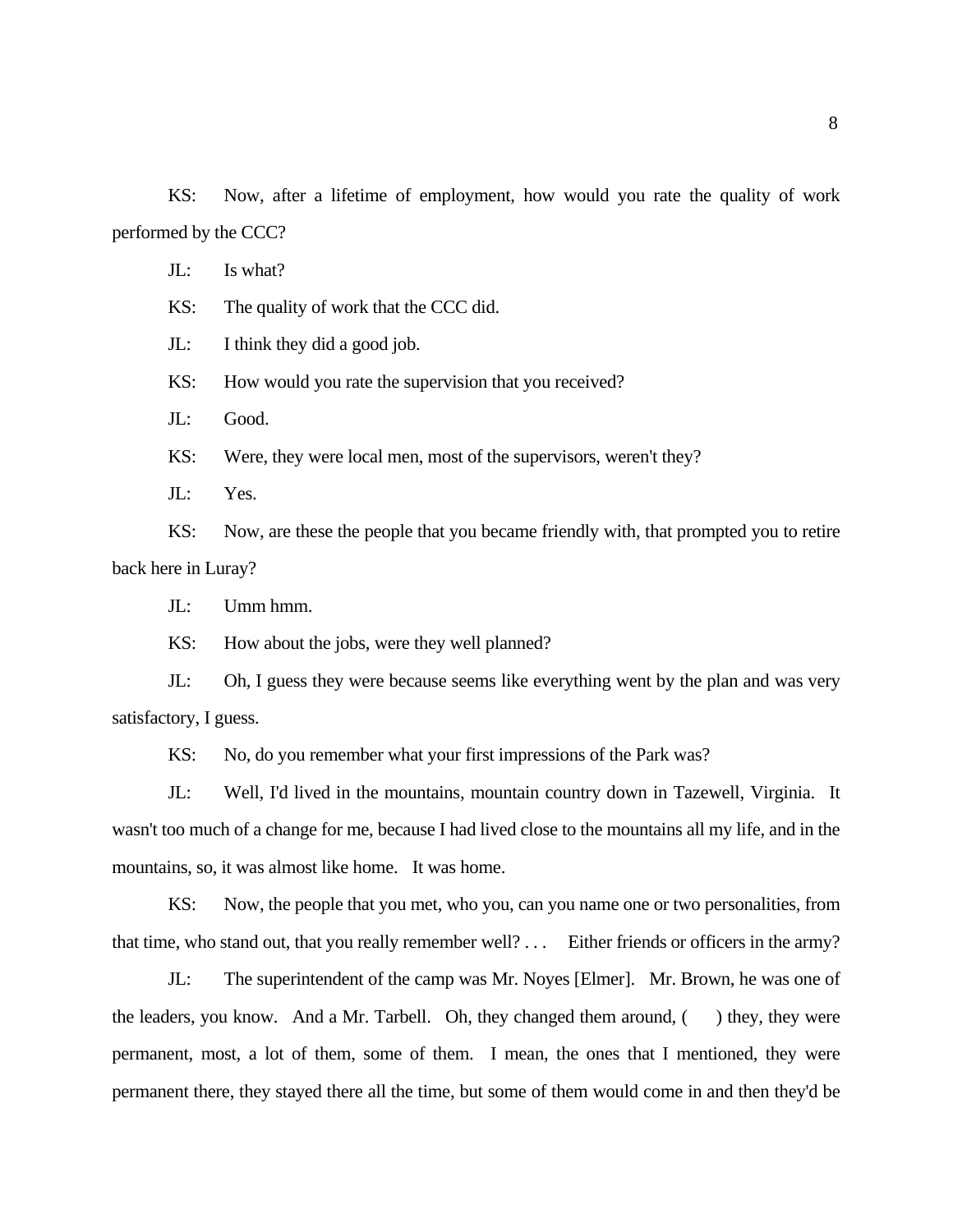transferred to another camp or somewhere else.

KS: The, any of the officers have their families with them?

JL: Oh, I can't yes or no but some of them must have lived close by because I have seen their wives or somebody up there at times.

KS: How about tourists? While the CCC's were here, did you have much tourist traffic?

JL: Well, it was, see, they didn't open it up to tourists, it might have been a year or so after I went there. But when they did open it up, we had quite a lot of tourists come by.

KS: Who were some of the mountain residents that you had contact with?

JL: Well, it was, I can say I didn't, I didn't have much contact with them. There was two families lived close to the camp. One of them was Taylor, and Parks, and then one named Dodson.

KS: What were your first impressions of them?

JL: Well, they were rough-looking, but they were good people. If they liked you, they'd do anything for you. But if they didn't like you, you'd better stay out of their way.

KS: Now, after you got to know them, how did you feel about them?

JL: I liked them really well.

KS: And how were you treated by the mountain people?

JL: I had no trouble at all, with any of them.

KS: What do you remember about the animal life when you first got to the Park?

JL: Very few, a squirrel or some rabbit, or something like that.

KS: How about deer or bear or anything like that?

JL: No.

KS: Did any of the fellows have camp pets that, that they kept?

JL: No.

KS: What kind of plant life did you see in the park, like, what kind of trees and wildflowers and berries and etcetera, that you remember?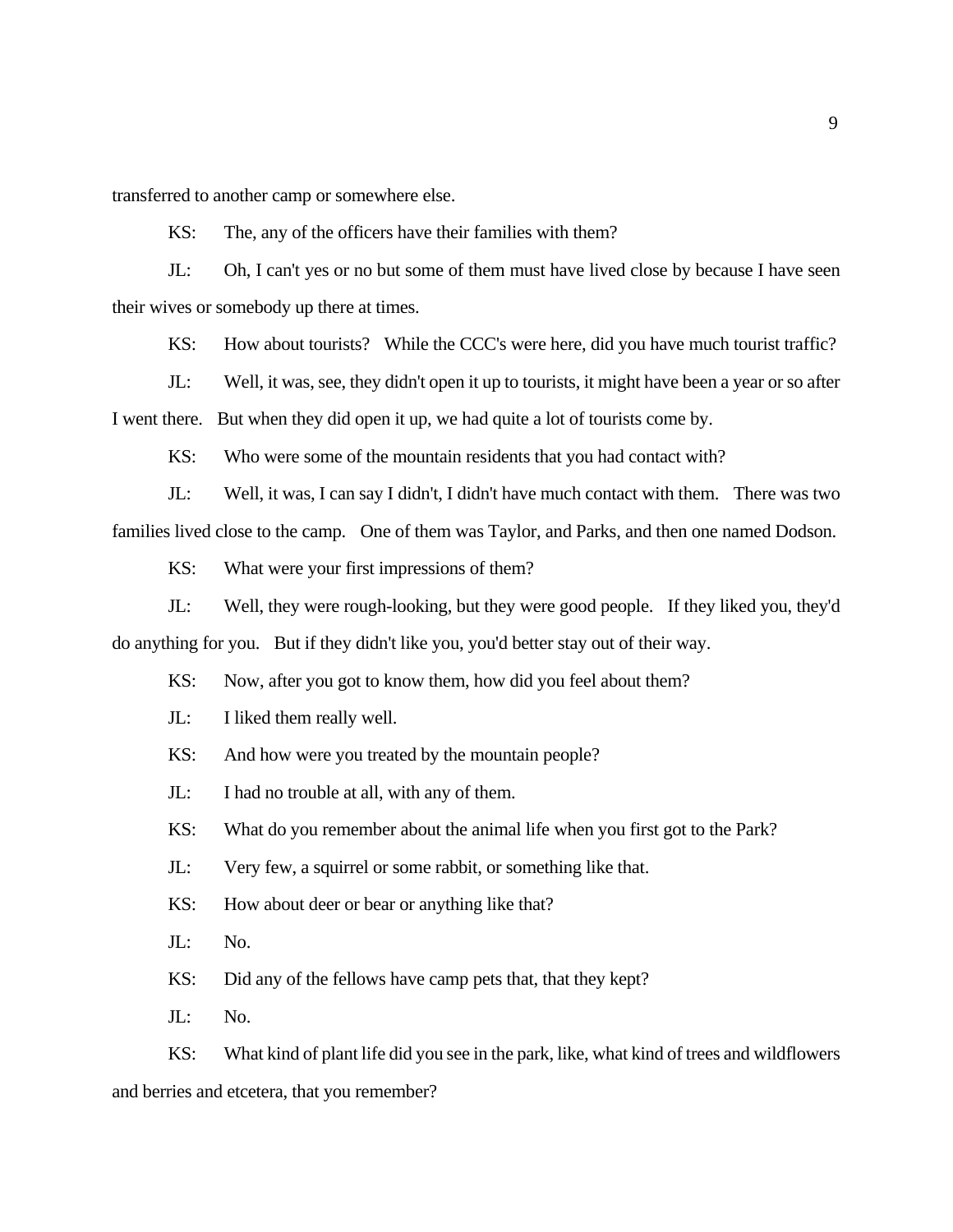JL: Oh, I remember the chestnut, they were all dead. You could see them all over the, well, a lot of that part () there would probably be a lot of chestnut dead in there. And that, that's one thing that a lot of the CC's did, is cut those trees down. They cut them down, you know, and they just laid there, then. I guess they didn't like the looks of the dead trees in there, so they, we cut them down.

KS: What did they use the wood for? Just let them lay, or did they use them for--

JL: Well, we used a lot of them for fuel, you know, to heat the barracks.

KS: How did chestnut burn? It was a very hard wood.

JL: It, it wasn't bad. It burnt very fast. It was dry, you know, and it's not a real hard wood, either, it's . . . it was, it was nice to have, it wasn't too heavy and all that stuff, because, I know I was never on very many wood details but you could get it by the armload, you carried it in, put it in the stove.

KS: Who tended the stoves in the winter time?

JL: Well, it was really the, well, all of us did, in a way, but one guy, we paid him so much to keep the fire, to put wood in and keep the fire. I think most of the other barracks did the same thing.

KS: Oh, on your own you hired somebody?

JL: Yeah.

KS: Interesting.

JL: One of the boys, it was one of the boys that slept in the barracks that you were in.

KS: If you visited the Park recently, how does it compare to your first visit?

JL: It is very different. Of course, I go up there all the time, most of all the, Al and I go up there a whole lot.

KS: There's a question that comes up periodically on whether or not the Park was really as bare of, devoid of trees and plants, in those days as it is now. Was the land used pretty hard?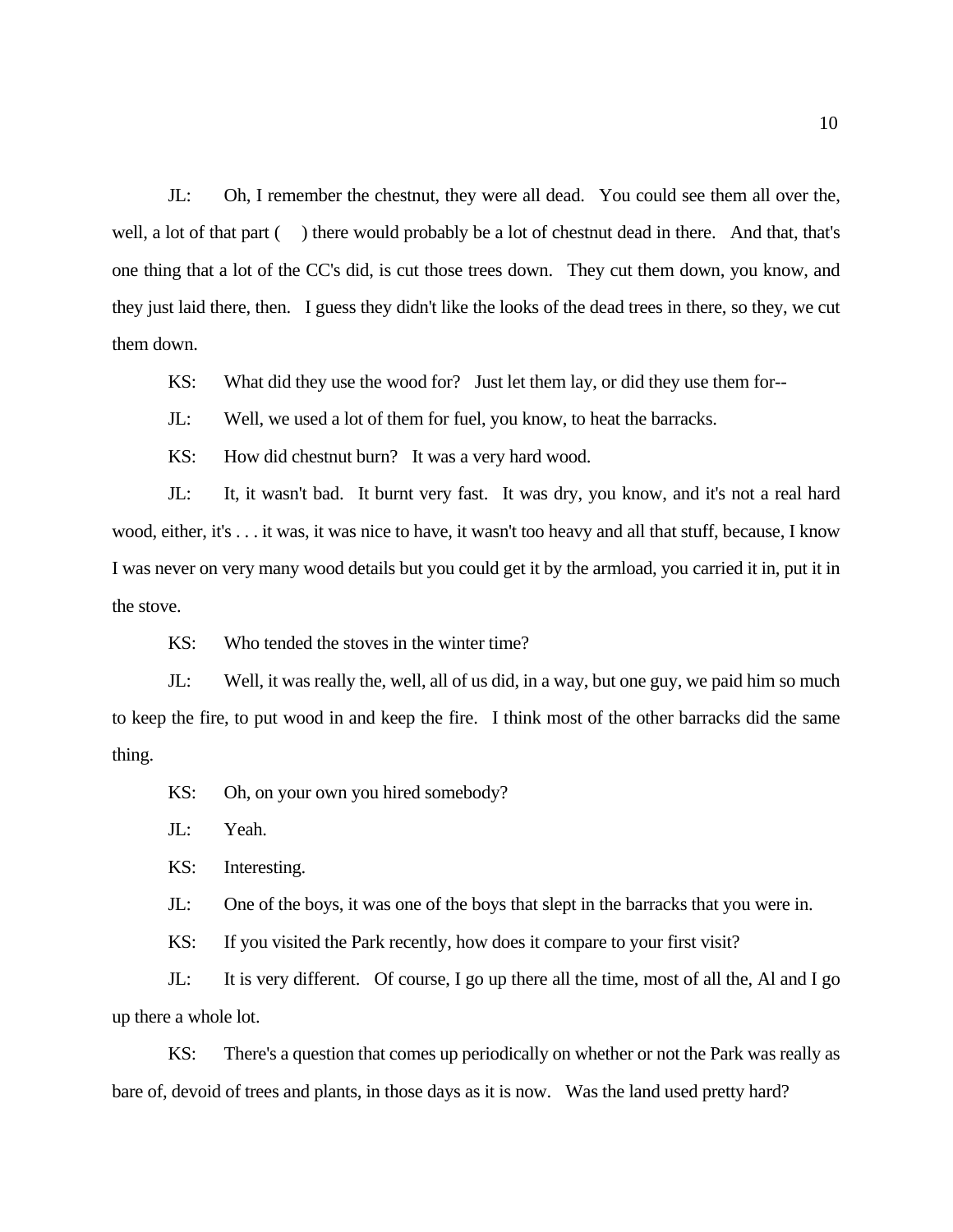JL: The what?

KS: The land, was it used pretty hard, you know, for lumbering and farming?

JL: Yeah. They, chestnut was a very popular wood for people back then. They made fence rails, and made houses out of them, it was good, solid lumber.

KS: What was the weather like?

JL: Well, it was nice, I thought, all the time. Even, we, we got snowed in a time or two, but it didn't last too long.

KS: I'd like to go now to recreation in the camps. What recreation opportunities were available in the camps?

JL: Oh, we had football, basketball, tennis, badminton, and baseball . . .

KS: Did you play on any of the teams?

JL: I went out for football, but it was too rough for me.

KS: Boys were pretty big?

JL: Yeah. (laughter) Especially the Captain, I remember one captain they had, Captain Grovermont I think his name was. He was coach, and he won, he, I can't, I'm not very much at sports anyhow. He says come on, hit me! Don't, don't be afraid of me! Run, see how hard you can bump him, you know. And some way I hit him and it hurt me worse than it did him. So I told him I wasn't going to  $($ ) (laughing)

KS: How good were the teams?

JL: Beg your pardon?

KS: How good were the teams?

JL: Oh, I guess they were very good, because they played the different camps, you know, and some of the local towns around.

KS: What other games did the enrollees engage in, like board games, or cards, or darts, or things like that? Were there many of those types of games?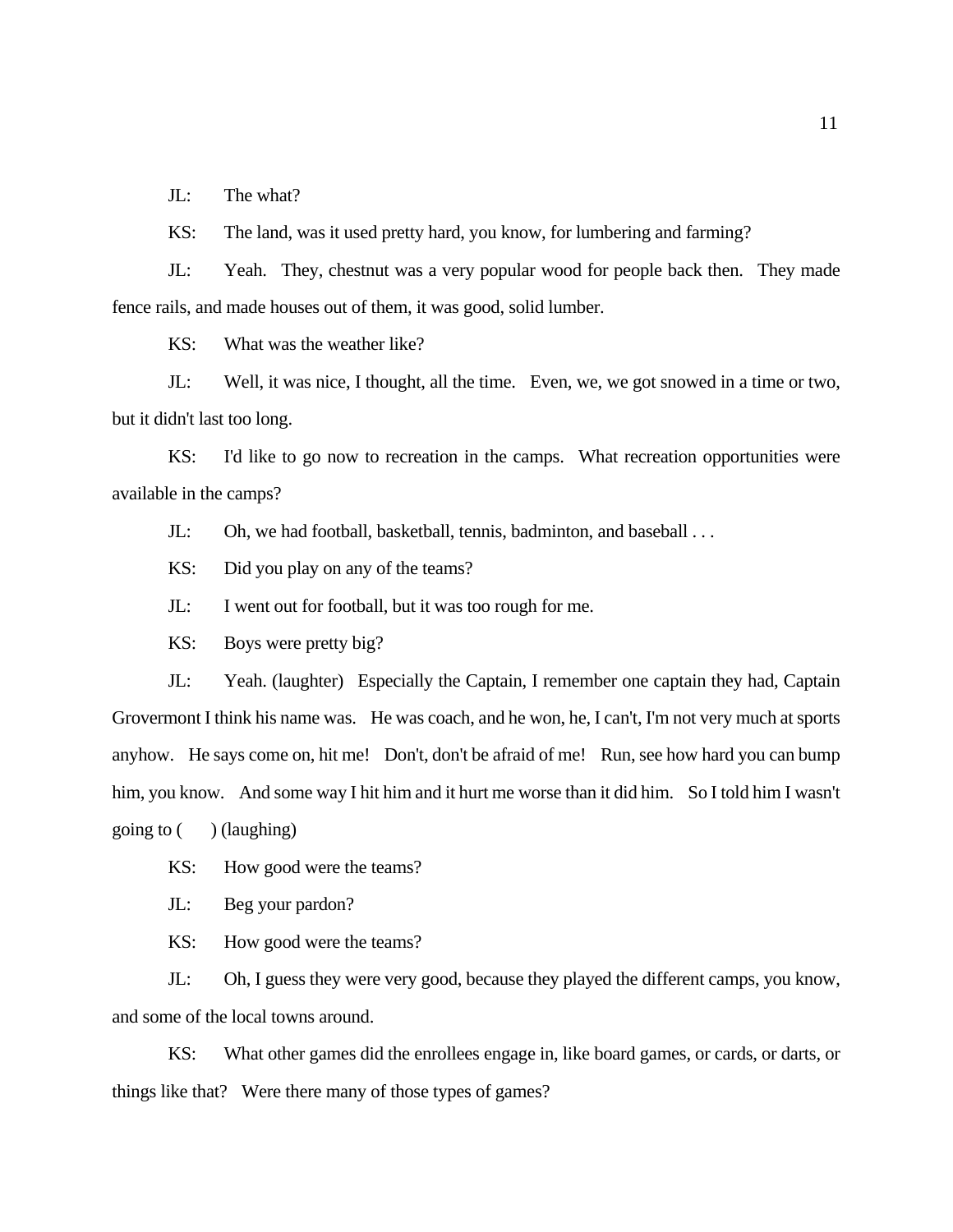JL: Oh, once in a while you'd see a crap game, or card game, you know, on payday, but other, I don't know, I didn't do any of it, so . . .

KS: Now, did you have many opportunities to go into any of the valley communities, like Luray or Stanley or Sperryville?

JL: Oh, yeah, we, if there was a movie in town here that anybody wanted to see, it was a good movie, or if you could get enough to go, like a truckload, we could get transportation to town (  $\mathcal{L}$ 

KS: Did they have any other recreational programs, other than the movies? In town?

JL: In camp?

KS: No, in town. Like in Luray or Stanley.

JL: Yeah, they had movies in Luray, but not in Stanley. They had a movie hall in Luray.

KS: How about bowling, did they have bowling or anything like that?

JL: I don't think they had bowling there.

KS: So it was pretty much confined to movies.

JL: Yeah.

KS: Now, did you date any local girls?

JL: No.

KS: Okay. And how often were you allowed to go home, on furlough?

JL: Well, I guess you could go most any time you could get leave, over a weekend, you know, or, if you're close enough you could go in any time you wanted to. Over the weekend, but I lived too far away so I didn't get home too often.

KS: Okay. Please advance the tape and then turn over.

END SIDE A

BEGIN SIDE B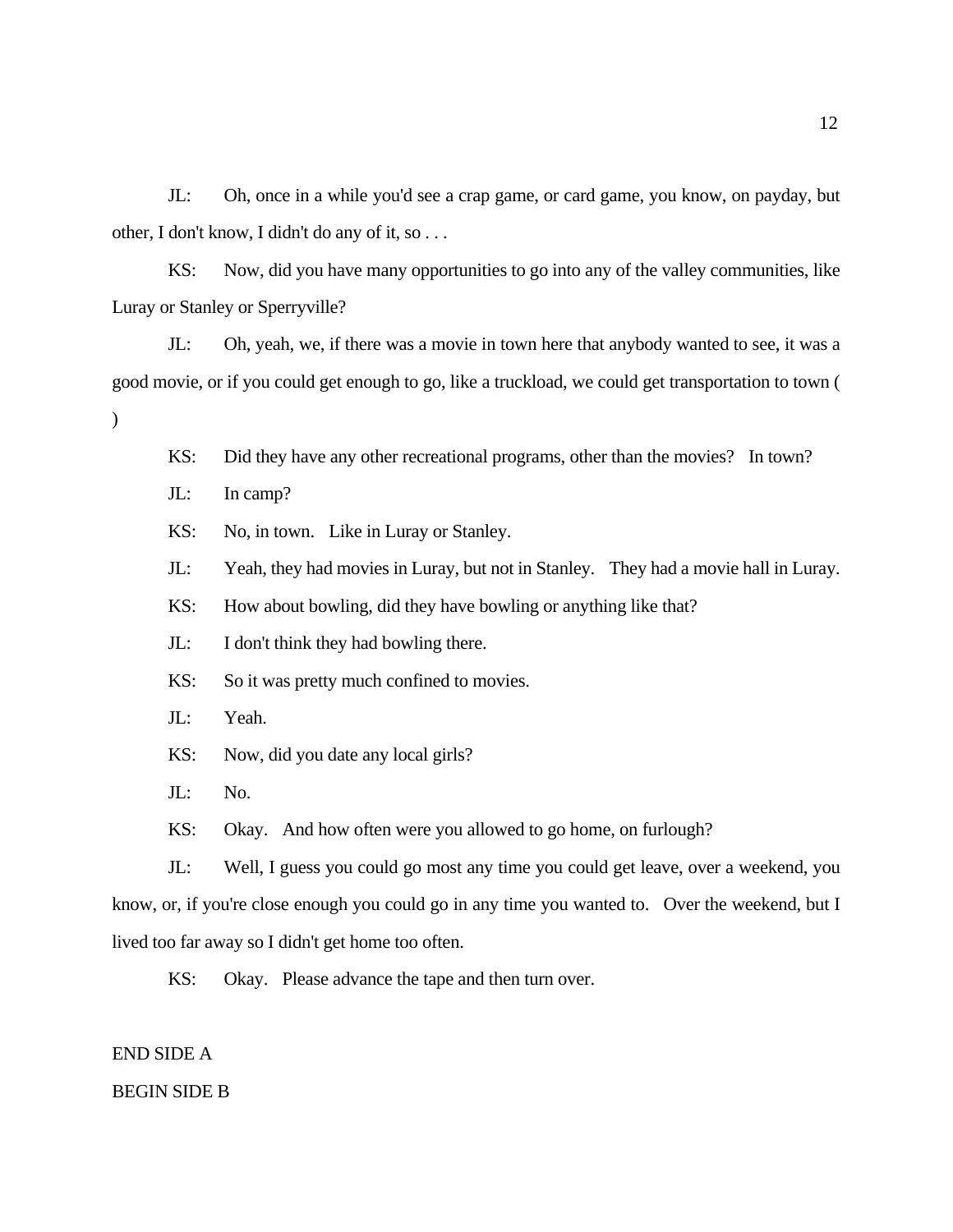KS: What did you do after you left the CCC?

JL: I, first job I had was driving for Mrs. Pollock. You know, you've heard of George Freeman?

KS: Oh, yes. You drove for his wife?

JL: Yes.

KS: Is this when she lived in Washington?

JL: Yes. She, I left camp in April of '37 and then the first job I went to Washington and drove her to Skyland, to Massanutten Cabin. And she had a 1937 Buick, brand new, and I drove for her all summer and when it got cold, we went to Washington.

KS: What kind of person was she?

JL: Well, she was, it's kind of hard to say, she was nice to me, but . . . I guess she's just a normal woman.

KS: The picture we get out of her comes from George's book, *Skyland*. Would you consider her a strong woman?

JL: What do you mean?

KS: As in, far as personality and conducting her business affairs and things?

JL: Yeah, yeah. She, I know she paid me \$50 a month and my room and board and a uniform. That was a lot of money, then.

KS: Did you, did she use your services a lot? Going back and forth or around the area, as far as, you know, driving her?

JL: Driving her, yes. We, she usually would have a, take a drive about every day, especially when we were up here on the mountain. And outside of that, I'd park the car and I was free 'til the next morning.

KS: Now, how about George, was she married to George at this time?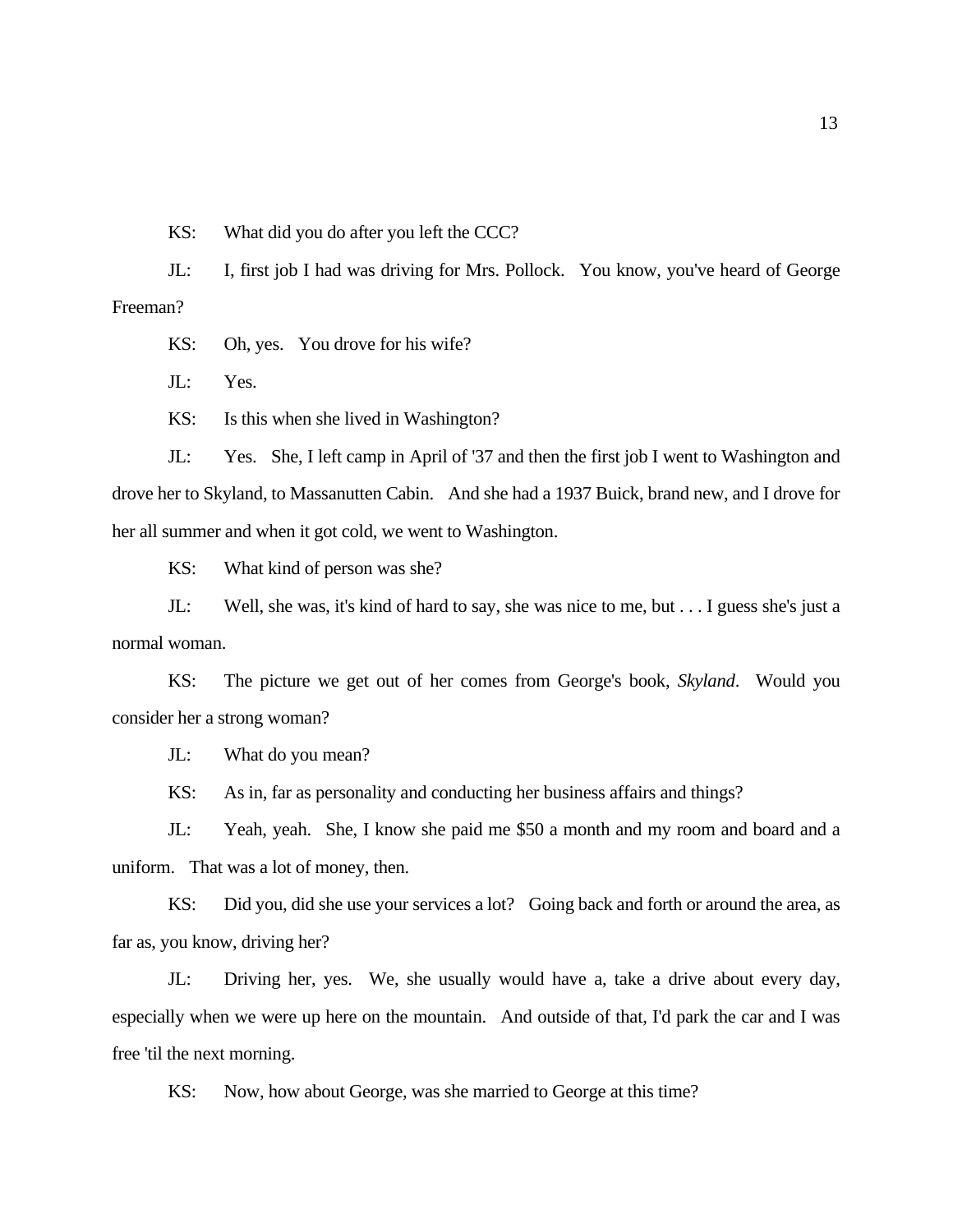JL: Yes.

KS: And they lived at Massanutten Lodge?

JL: No, he lived, he had a building right in back of her lodge, you can see--

KS: John is pointing to a picture of the Skyland area.

JL: And I had a little cabin, kind of a, oh, it's about the size of this room, with a roof over it, and a door and a win--one window. It was roughly built, you know, mostly what most of them in up there were built. And Mr. Pollock, he lived in his house and she lived in Massanutten Lodge. They didn't live, they didn't sleep in the same house. But in Washington it was different, you know. He had his things in his house that he wanted and she had hers. So, that's the way they lived up there.

KS: Now, in Washington, did they share the same house there?

JL: Oh, yes.

KS: Was it a nice home?

JL: Oh, yes. I have a picture of it at home somewhere, I'll get it done up.

KS: Oh, that would be fine, that would be fine. Now, what kind of career have you had since the CCC days and, of course, being a driver for Mrs. Pollock?

JL: Well, that wasn't my kind of a life that I wanted to live, so I didn't drive for her but a, about a year and a half. Then I just worked local, anything I could get to do around Washington. And I was drafted in the army. And three years, seven months and three days.

KS: What unit?

JL: Infantry.

KS: Infantry. What division?

JL: Fourth.

KS: Was that Pacific? Or was that Europe?

JL: It was Europe. Went to England in forty . . . '44 or '45. I don't remember.

Hal Slover: Forty, forty-four, John, you, you took part in the invasion, that was forty-four.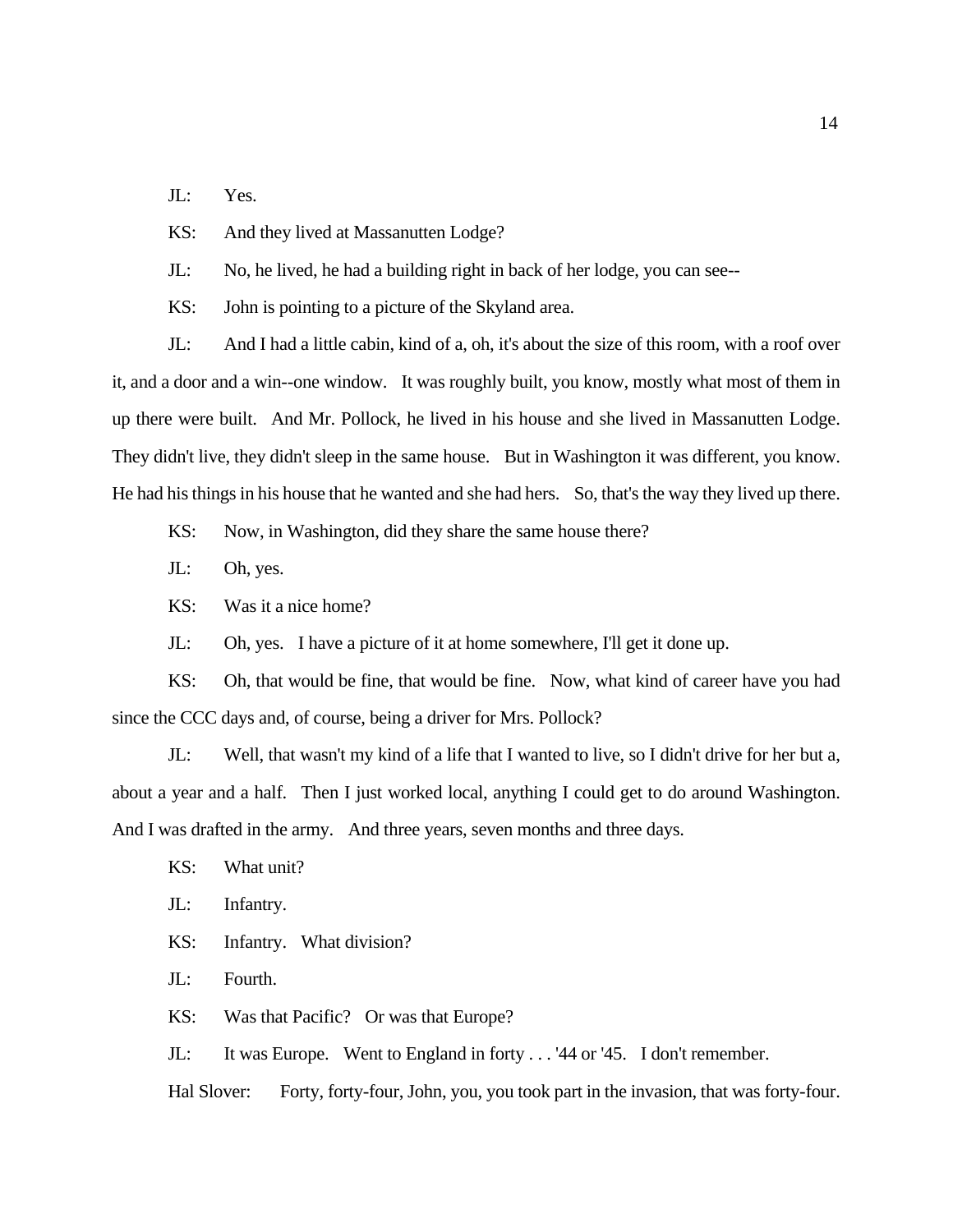JL: Yeah, '45 I was in Normandy and the invasion of France.

KS: Normandy invasion?

JL: Umm hmm. And got hit the next day, went back to England and the hospital. And then I got back with my outfit in July, August . . . helped, was in the invasion of Paris, on through Paris and, you know, into, through Brussels, into Germany and got hit again. I came back, down in the Normandy area, down there, into the hospital down in there. And then they never sent me back to the front lines any more after that. I stayed in the rear until the war was over.

- KS: Looking back, what do you think of your CCC experiences now?
- JL: Boy, I wish I could go through it again!
- KS: That good?
- JL: That good.

KS: Well, John, I want to thank you very much for sharing your experiences with us. And I hope, in the future, as people listen to this, they'll gain as much from it as I have. Thank you very much.

JL: You're--

### END OF INTERVIEW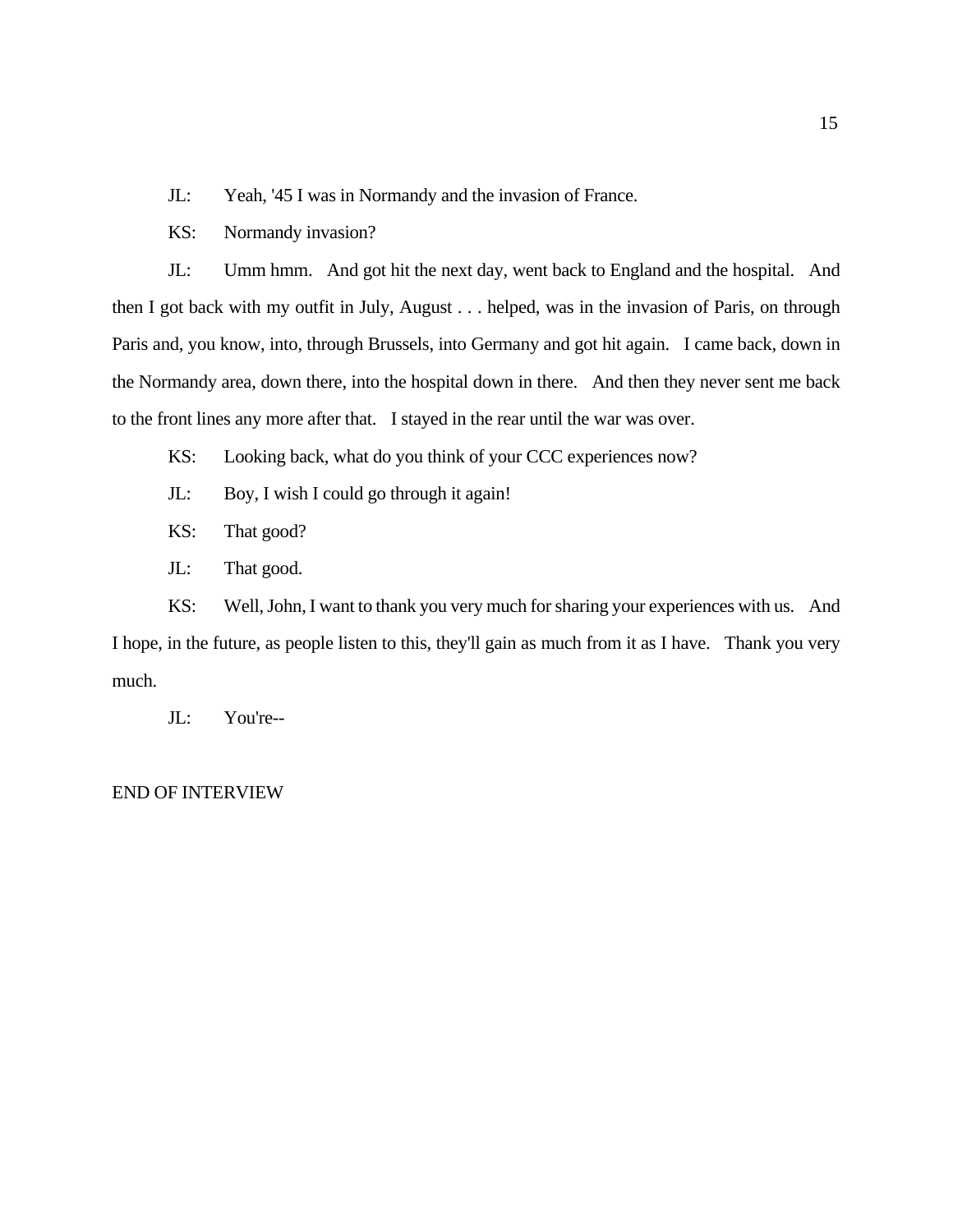Interview

with

JOHN LAMBERT

December 5, 1994

Interviewer: Ken Steeber

Transcribed by: Joy K. Stiles

Shenandoah National Park Luray, Virginia

Original manuscript on deposit at Shenandoah National Park Archives

## **NOTICE:**

**The material contained in this oral history may only be used for professional and genealogical research, park interpretive**  *<u>ducational</u>* **quotations in nonprofit commercial publications.**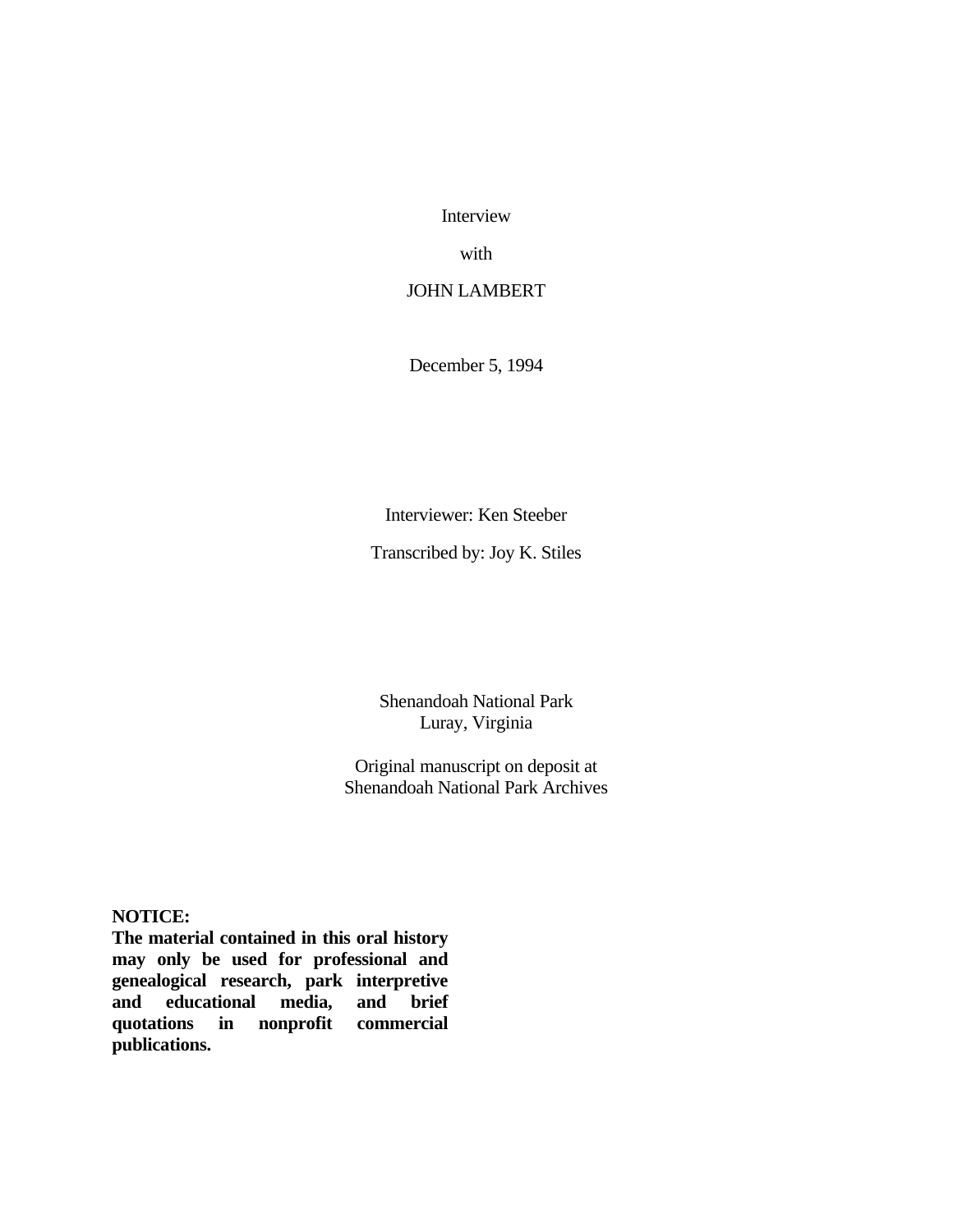# **INDEX**

Interview with

## JOHN LAMBERT

December 5, 1994

Interviewer: Ken Steeber Transcribed by: Joy K. Stiles

Shenandoah National Park Luray, Virginia

Original manuscript on deposit at Shenandoah National Park Archives

**NOTICE:**

**The material contained in this oral history may only be used for professional and genealogical research, park interpretive and educational media, and brief quotations in nonprofit commercial publications.**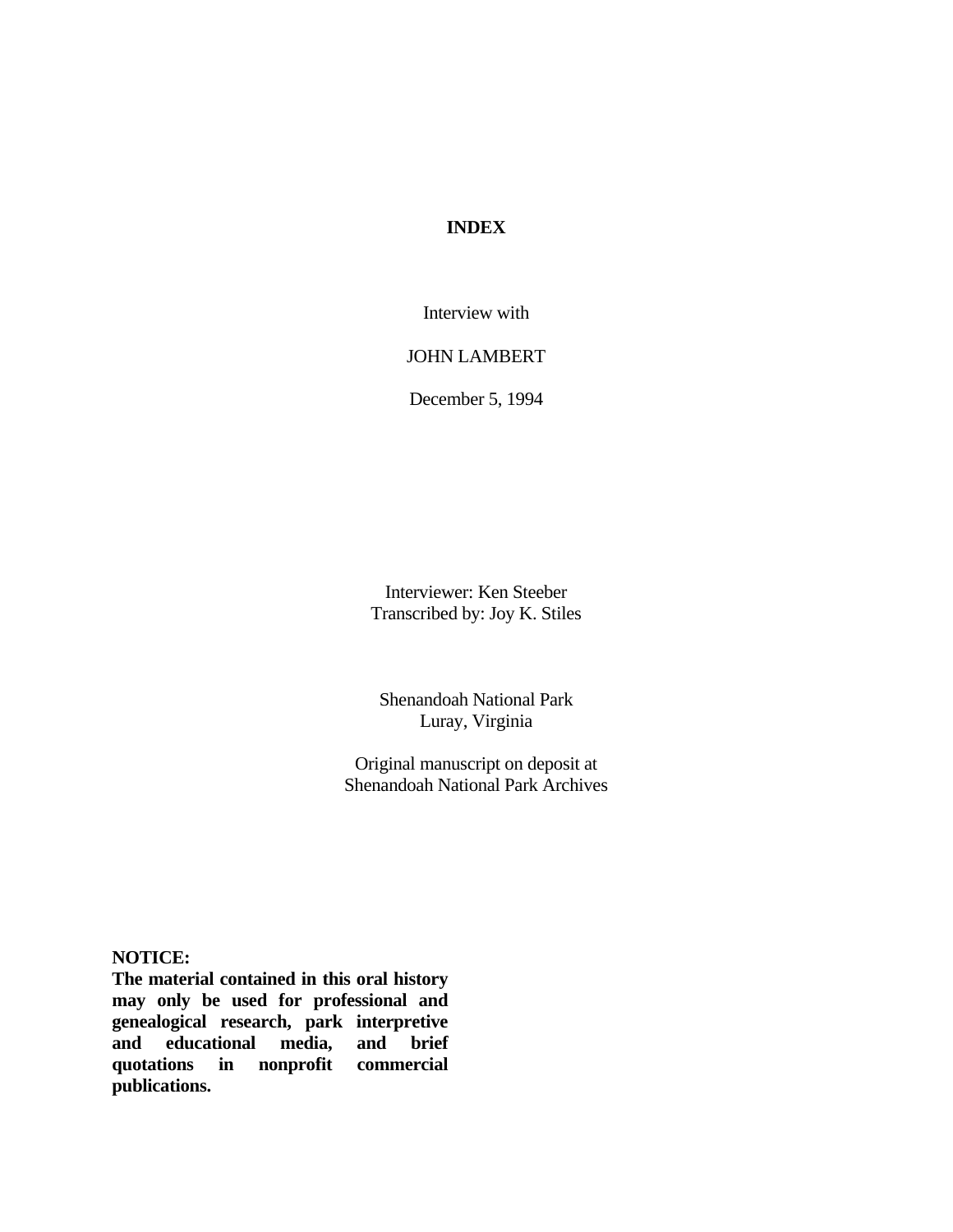# **INDEX**

#### Side A:

John Lambert is a former Civilian Conservation Corps enrollee stationed in Shenandoah National Park from April, 1934 until 1937. Assigned to Company 334, Camp NP-1, Skyland, Lambert first describes daily life in the camp. He talks about morning routines, camp food, keeping the barracks clean, and how laundry was handled. Lambert first worked with a crew that built the trail from Panorama up to the summit of Mary's Rock. He then became a truck driver, taking work crews to and from their work sites. He briefly describes his limited contact with mountain residents. Lambert talks about the different sports available during the boys' free time and tells of going to neighboring towns to see movies.

### Side B:

Lambert's first job after leaving the CCC was serving as a driver for Addie Nairn Pollock, wife of George Freeman Pollock, the founder of Skyland Resort. Lambert drove Mrs. Pollock from Washington, D.C. to Massanutten Lodge at Skyland in April of 1937 and was her driver for the summer, taking her out and around almost every day. he brought her back to Washington when the weather turned colder and was her driver in Washington. Later, Lambert was drafted into the Army, serving in the infantry and was wounded in the Normandy invasion and again when Allied troops entered Germany.

Lambert chose to retire to Luray because of his enjoyable experiences in the CCC.

End of interview.

#### Key words:

|                                    |            | chestnut trees           | p.11      |
|------------------------------------|------------|--------------------------|-----------|
| Brown, Mr.                         | p.10       |                          |           |
| <b>CCC</b>                         |            |                          |           |
| Camp Number 1, Skyland p. 2        |            | Dodson family            | p.10      |
| daily routine                      | p. 3       | Grovermont, Captain      | p.13      |
| enlistment                         | p.2        | Luray                    | p.14      |
| food                               | $p. 4-5$   | Marys Rock               | p. 8-9    |
| heating the barracks               | p.12       | <b>Marys Rock Tunnel</b> | p. 8      |
| laundry                            | $p. 5-6$   | <b>Massanutten Lodge</b> | p.15,16   |
| medical and dental services p. 7-8 |            | Noyes, Mr.               | p.10      |
| mountain residents                 | $p. 10-11$ | Panorama                 | $p. 8-9$  |
| pay                                | p. 5       | Parks family             | p.10      |
| religious services                 | p. 7       | Pollock, Addie Nairn     | $p.15-17$ |
| sports teams                       | p.13       | Pollock, George Freeman  | $p.15-16$ |
| tourists                           | p.10       | Skyland                  | $p.15-16$ |
| trail work                         | p. 8-9     | Tarbell, Mr.             | p.10      |
| truck driving                      | p. 8       | Taylor family            | p.10      |
|                                    |            |                          |           |